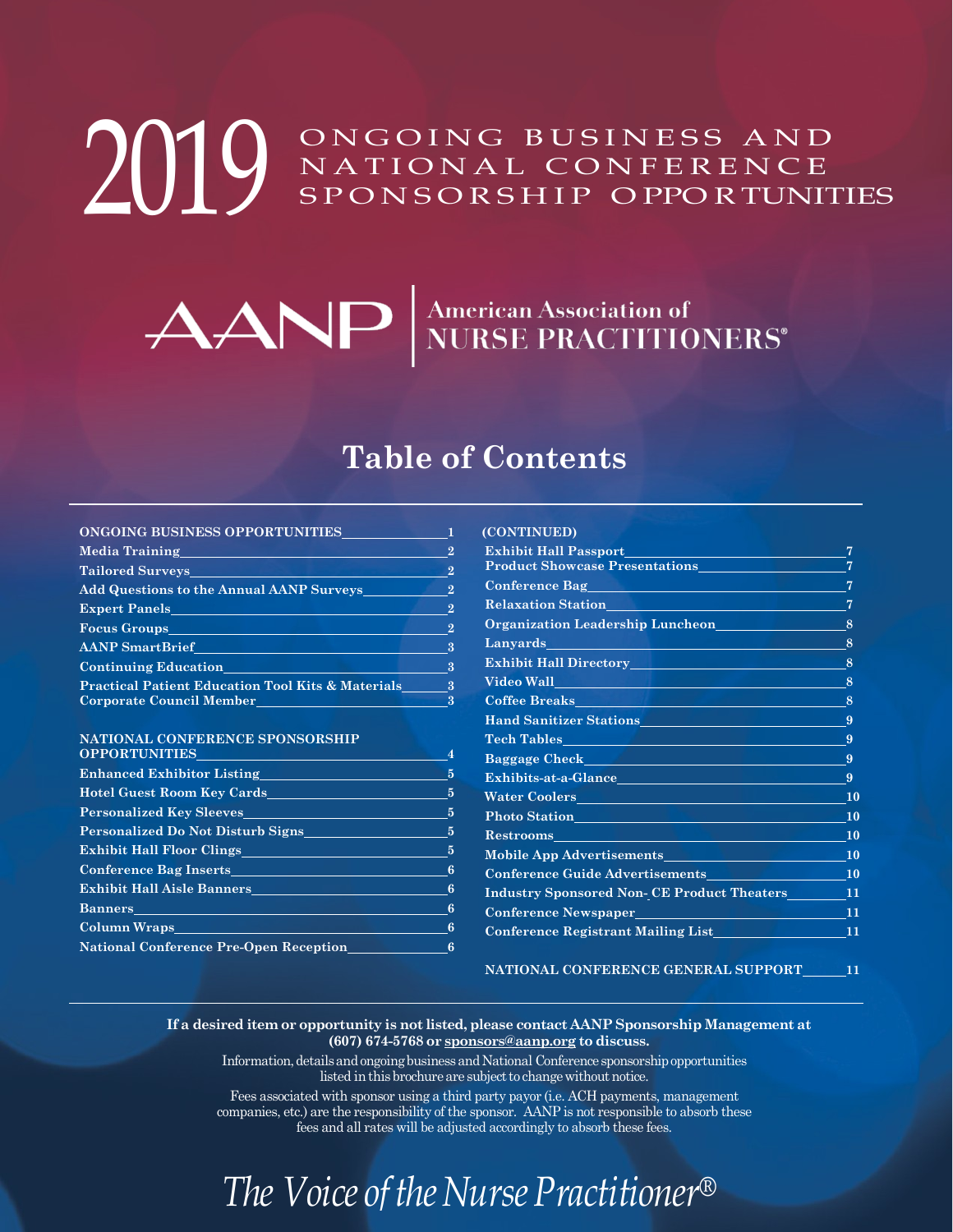## <span id="page-1-0"></span>**Ongoing Business Opportunities**

AANP offers a variety of unique ongoing business opportunities, designed to support and promote the NP role and AANP as *The Voice of the Nurse Practitioner*®.

All opportunities outlined in this section are available throughout the year. We look forward to working with you to make each of them a success.

<span id="page-1-1"></span>Some opportunities in this section may require AANP to submit a grant application to initiate consideration by your company. If so, please provide us with contact information for the appropriate person.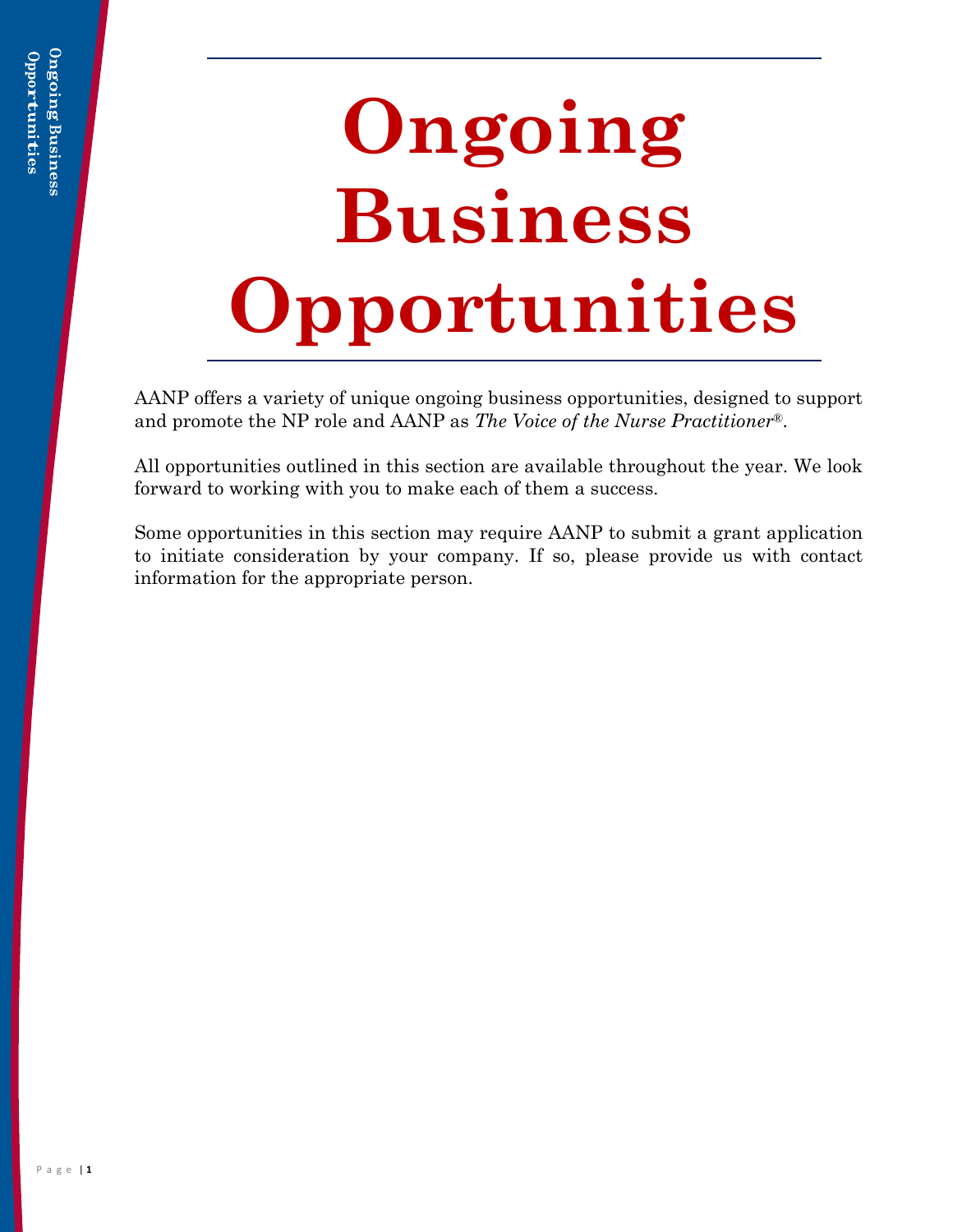#### **Media Training**

As the role of the NP continues to become more visible, the media wants to know more about these highly skilled clinicians. Media training helps NPs understand the importance, inherent challenges, and successful techniques for working with the media. Learn how to prepare in advance, how to handle all types of media interviews and how to put your best foot forward when in the media spotlight.

**Contact: Nancy McMurrey (512) 276-5906 or [nmcmurrey@aanp.org](mailto:nmcmurrey@aanp.org)**

#### **Tailored Surveys**

AANP has the ability to implement surveys to include a range of tailored sampling strategies and research methodologies. AANP survey activities include the creation and formatting of surveys; targeted sampling of membership and/or non-membership; collection, analysis, and interpretation of data; and dissemination of findings. Project cost varies depending on scope and extent of the survey.



#### **Contact: Michelle Cook**

**(512) 442-4262 ext. 5226 or [mcook@aanp.org](mailto:mcook@aanp.org)**

#### **Add Questions to the Annual AANP Surveys**

With over 75,000 members, AANP can provide qualified businesses and industry professionals unparalleled access to the NP workforce through AANP's annual surveys. Businesses and/or researchers may submit proposals to purchase space to add their own tailored questions. Those selected will get the results from their individual question(s) in addition to the demographic and practice information of respondents. AANP conducts the NP Compensation Survey in odd years and the NP Sample Survey in even years. Platinum level members of the Corporate Council receive a discount on question pricing.

#### **Contact: Michelle Cook**

**(512) 442-4262 ext. 5226 or [mcook@aanp.org](mailto:mcook@aanp.org)**

#### **Expert Panels**

Used when specialized input and opinion is required for an evaluation. Generally, a variety of experts are engaged based on various fields of expertise to debate and discuss various courses of action and make recommendations. Project cost varies depending on scope and focus of the expert panel.

**Contact: Diane Padden (512) 276-5903 or [dpadden@aanp.org](mailto:dpadden@aanp.org)**



#### **Focus Groups**

A focus group is a group of NPs with clinical expertise in a particular topic area who are queried in a group setting to garner their perceptions, opinions, beliefs and attitudes towards a product, service, concept, advertisement, idea or package. Questions are asked in an interactive group setting where participants are free to talk with other group members. Project cost varies depending on size and scope of focus group. Platinum level members of the Corporate Council receive preferential assistance with development of focus groups.

**Contact: Diane Padden (512) 276-5903 or [dpadden@aanp.org](mailto:dpadden@aanp.org)**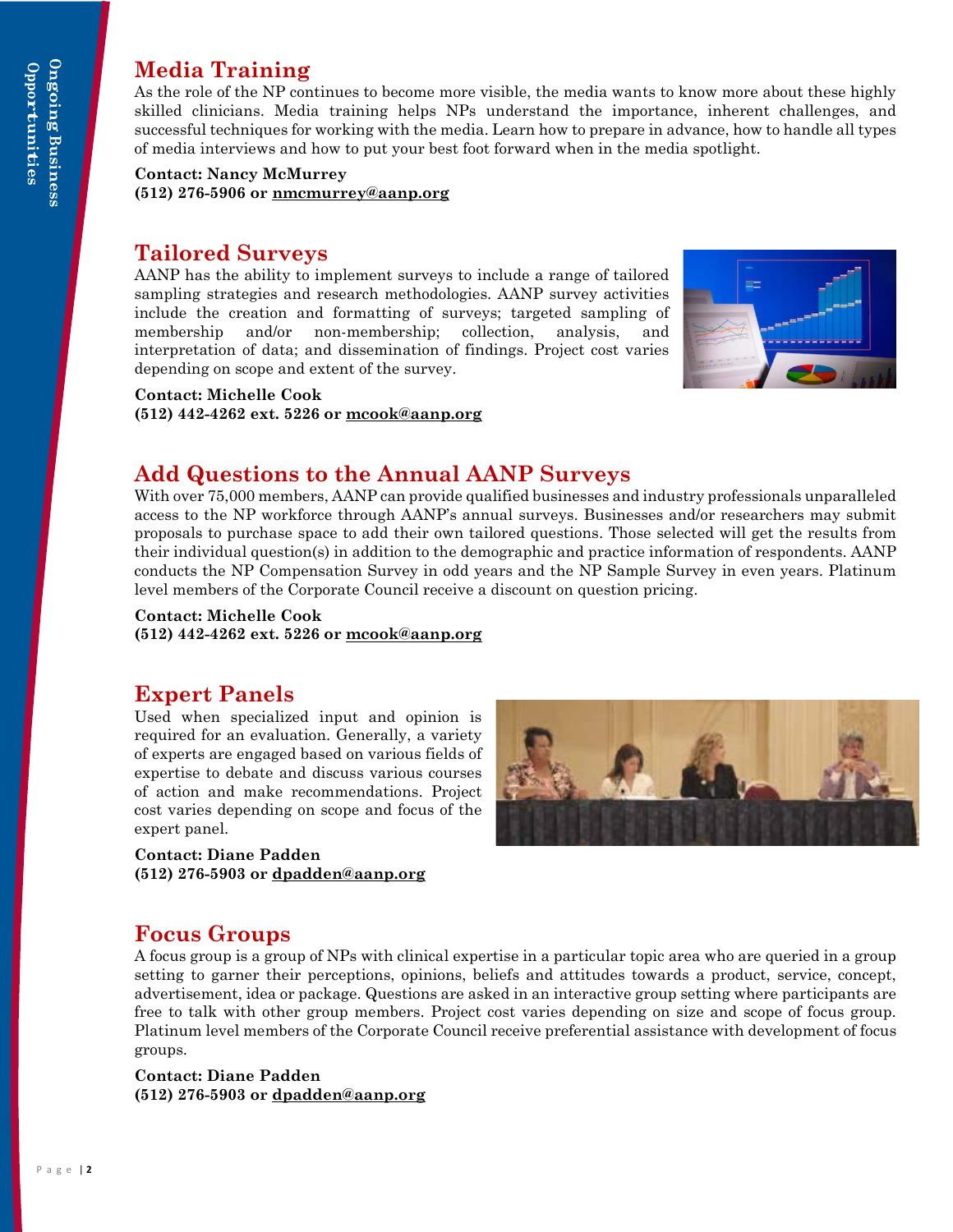#### <span id="page-3-0"></span>*AANP SmartBrief*

*AANP SmartBrief* is a daily electronic news briefing delivered in an easy-toread format directly to more than 68,000 subscribers by email. Each issue provides up-to-date news and information culled from the top electronic news sources with a summary of the news story and a link to the original article. To view or sign-up to receive *AANP SmartBrief*, go to [aanp.org](http://www.aanp.org/) and click on the *AANP SmartBrief* link on the homepage.

#### **Contact: Wynn Hansen**

**(202) 737-5500 or [whansen@smartbrief.com](mailto:whansen@smartbrief.com)**

#### <span id="page-3-1"></span>**Continuing Education**

AANP's online Continuing Education Center is the premier accredited educational resource for NPs of all specialties, with more than 170 CE activities and more than 15,000 CE certificates provided each month. AANP additionally serves as the independent provider for a range of CE activities, such as local and state live NP events with the AANP CE Series, live webinars, professionally produced videos and CE symposia. Depending on the results of our preliminary needs assessment, AANP accredited education activities can be disseminated to the broadest possible NP audience or to a more limited target audience. AANP CE activities are prepared in accordance with AANP CE standards and consistent with ACCME standards. They are universally accepted by all NP regulatory and certification bodies.

#### **Contact: Anne Norman**

**(512) 442-4262 ext. 5225 or [anorman@aanp.org](mailto:anorman@aanp.org)**

#### **Practical Patient Education Tool Kits & Materials**

The AANP patient education development teams include specialty and primary care clinical experts working with editorial and graphic consultants to develop unique and practical patient educational

material designed to support clinical practice. Materials truly speak to the patients, providing the necessary information to instruct and motivate positive, healthy decision-making and behaviors. Hard copy and virtual AANP materials are distributed to its membership through online ordering and a variety of other means. Costs vary depending on factors such as format, quantity and circulation. Examples of previously developed materials are available.

#### **Contact: Anne Norman**

**(512) 442-4262 ext. 5225 or [anorman@aanp.org](mailto:anorman@aanp.org)**



#### **Corporate Council Member**

The Corporate Council is the premier partnership opportunity for corporations and organizations striving to connect with more than 234,000 licensed NPs. In partnership with the AANP, Corporate Council membership enables organizations to join with other healthcare industry leaders to promote and support NP excellence for the benefit of the nation's health. The 2019 AANP Corporate Council offers four membership tiers.

**Contact: Margaret Crump (512) 505-2353**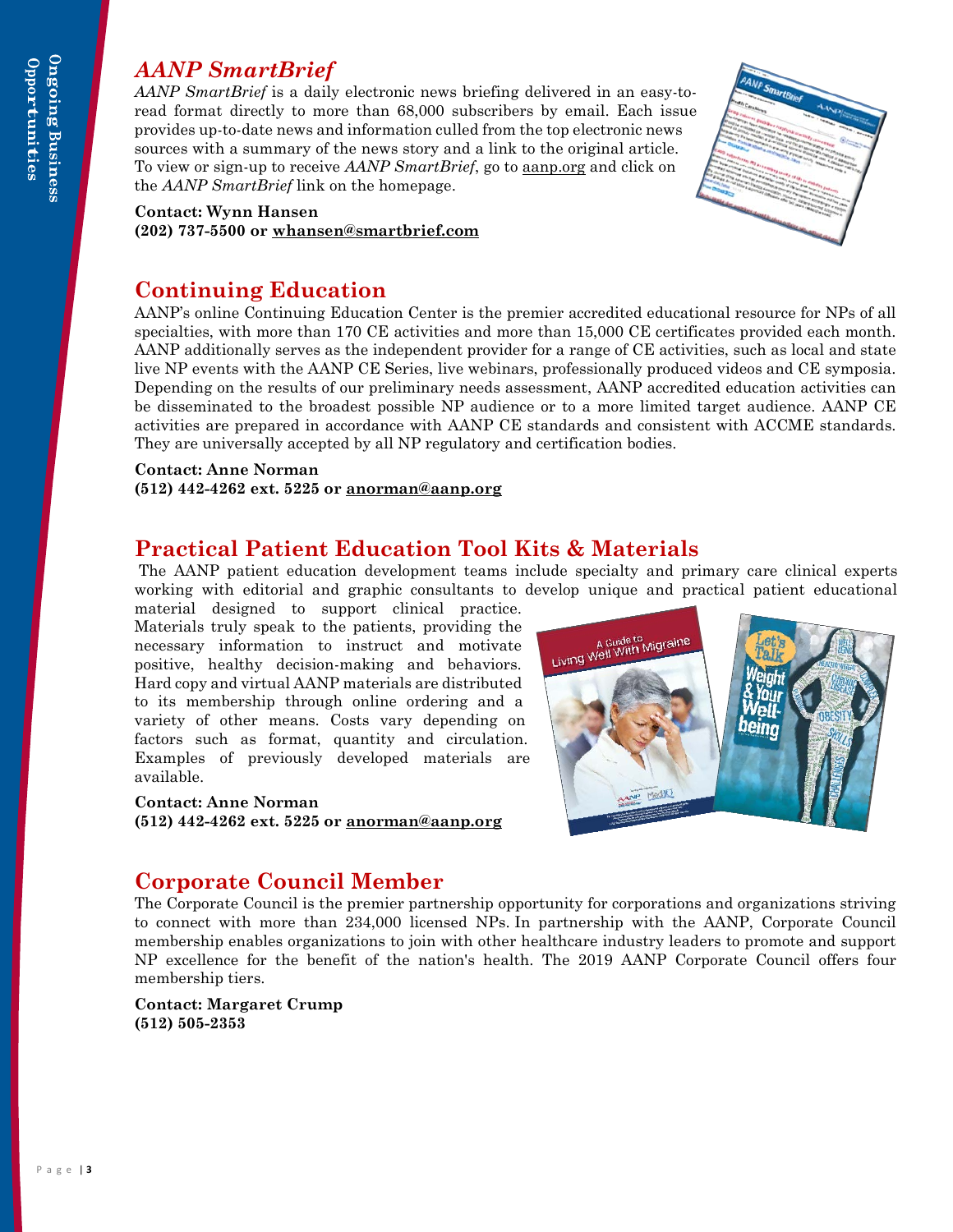## <span id="page-4-0"></span>**National Conference Sponsorship Opportunities**

Don't miss the opportunity to get your message in front of NPs of all specialties at the largest national NP conference. The 2019 AANP National Conference provides excellent opportunities for sponsors to interact with NPs and NP students from around the country.

AANP is excited to offer an expanded and varied program of conference sponsorships, support and advertising opportunities for the 2019 AANP National Conference, which will take place on June 18 – June 23, 2019 at the Indiana Convention Center in Indianapolis, IN. Sponsoring companies will receive acknowledgement on conference signage as well as in selected conference publications, if committed and paid for by April 29, 2019. Certain sponsorships allow the right of first refusal for the same opportunity the following year. Any company wishing to sponsor at the 2019 AANP National Conference must also be an approved exhibitor.

We look forward to the continued support from those companies who have made possible many of the services and activities described in this section and welcome participation by new sponsoring companies or organizations.

#### **Sponsorship Contact Information**

For further information or to reserve an opportunity listed in this section, please contact:

Jill St.Pierre Phone: (607) 674-5768 Fax: (607) 674-6132 Email: [sponsors@aanp.org](mailto:sponsors@aanp.org)

**If a desired item or opportunity is not listed, please contact AANP Sponsorship Management at (607) 674-5768 or [sponsors@aanp.org](mailto:sponsors@aanp.org) to discuss.**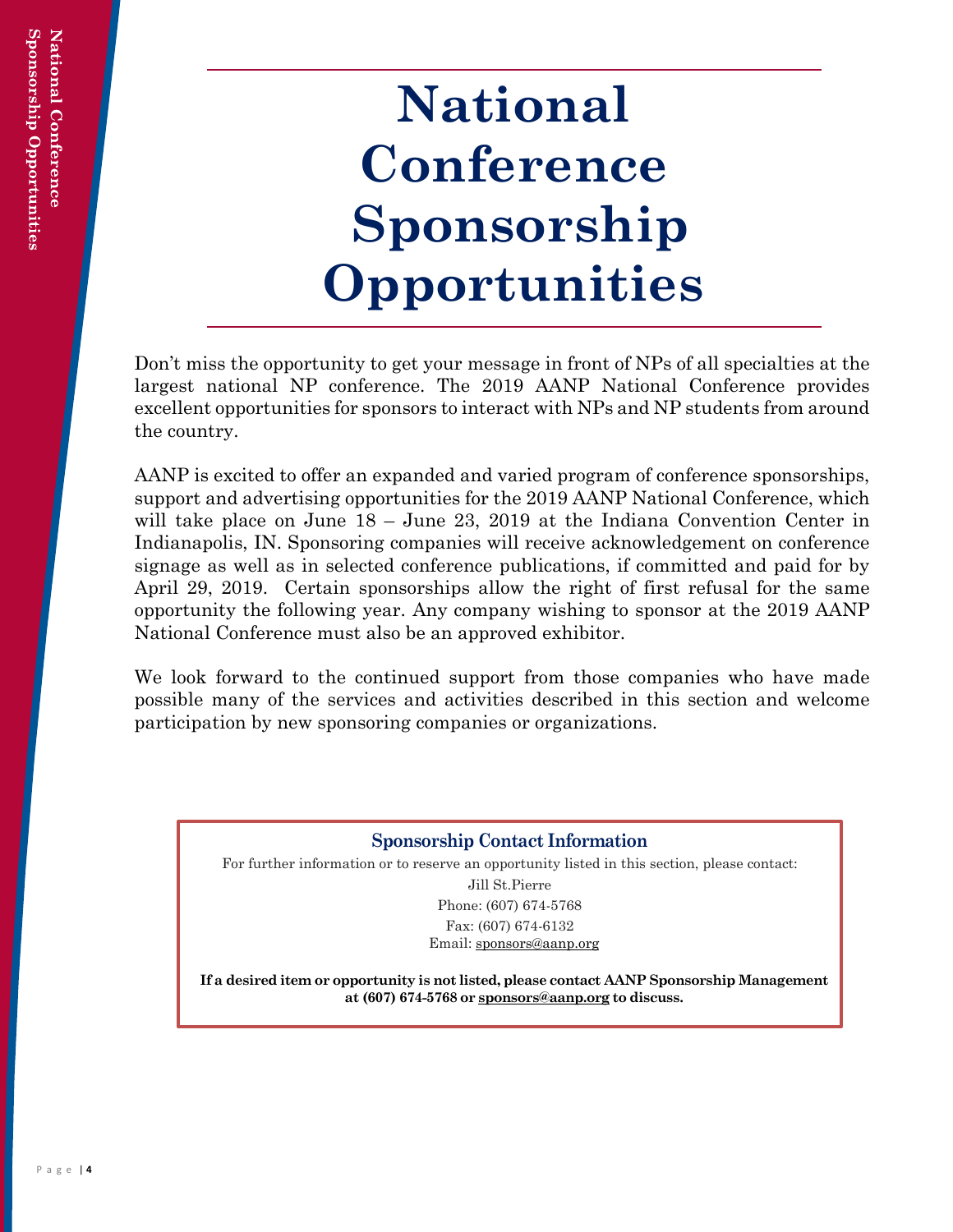#### <span id="page-5-0"></span>**Enhanced Exhibitor Listing**

Take advantage of the opportunity for strategic visibility. Stand out among all of the others by enhancing your company description listed in the Conference Guide and/or on the mobile app.

| Longer Description (increase from 300 to 600 characters) |       |
|----------------------------------------------------------|-------|
| in Conference Guide                                      | \$315 |
| Color Logo in Conference Guide & Mobile App              | \$475 |
| Color Logo in Conference Guide & Mobile App and          |       |
| Longer Description in Conference Guide                   | \$575 |

#### **Hotel Guest Room Key Cards**

Gain an edge over the competition by having your message seen first! Hotel guest room key cards are viewed multiple times each day by attendees staying at the conference hotels. The sponsoring company will you cannot with the hotel on the room key design, production, disbursement and payment of related expenses.

Per Hotel<sub> **but we have a set of the set of the set of the set of the set of the set of the set of the set of the set of the set of the set of the set of the set of the set of the set of the set of the set of the set of th</sub>** 

<span id="page-5-1"></span>

#### **Personalized Key Sleeves**

Get your company name and/or brand log on the mind of attendees as soon as they arrive at the conference! Key sleeves are viewed multiple times each day by attendees staying at the various conference hotels. The sponsoring company will work directly with the hotel on room key sleeve design, production, disbursement and payment of related expenses.

Per Hotel *manual contract of the state of 1,950 per hotel* 

#### **Personalized** *Do Not Disturb* **Signs**

Help the attendees get some privacy with a personalized *Do Not Disturb* sign. This is a great way to get your company name out – not just to the attendees but anyone staying in the hotels. The sponsoring company will work directly with each hotel on *Do Not Disturb* sign design, production, disbursement and payment of related expenses.

Per Hotel **Marshall Per Hotel \$1,950** per hotel

#### **Exhibit Hall Floor Clings**

Guide attendees around the exhibit hall to your exhibit booth, bringing awareness to your company and/or brand with floor clings. These floor clings will be prominently displayed around the exhibit hall and/or your exhibit booth. Each floor cling is a 36" x 36" rectangle or a pair of footprints measuring  $9" \times 19 \frac{1}{2}$ " each.

| 1 or 2 clings    | \$800 each  |
|------------------|-------------|
| 3 or more clings | $$525$ each |

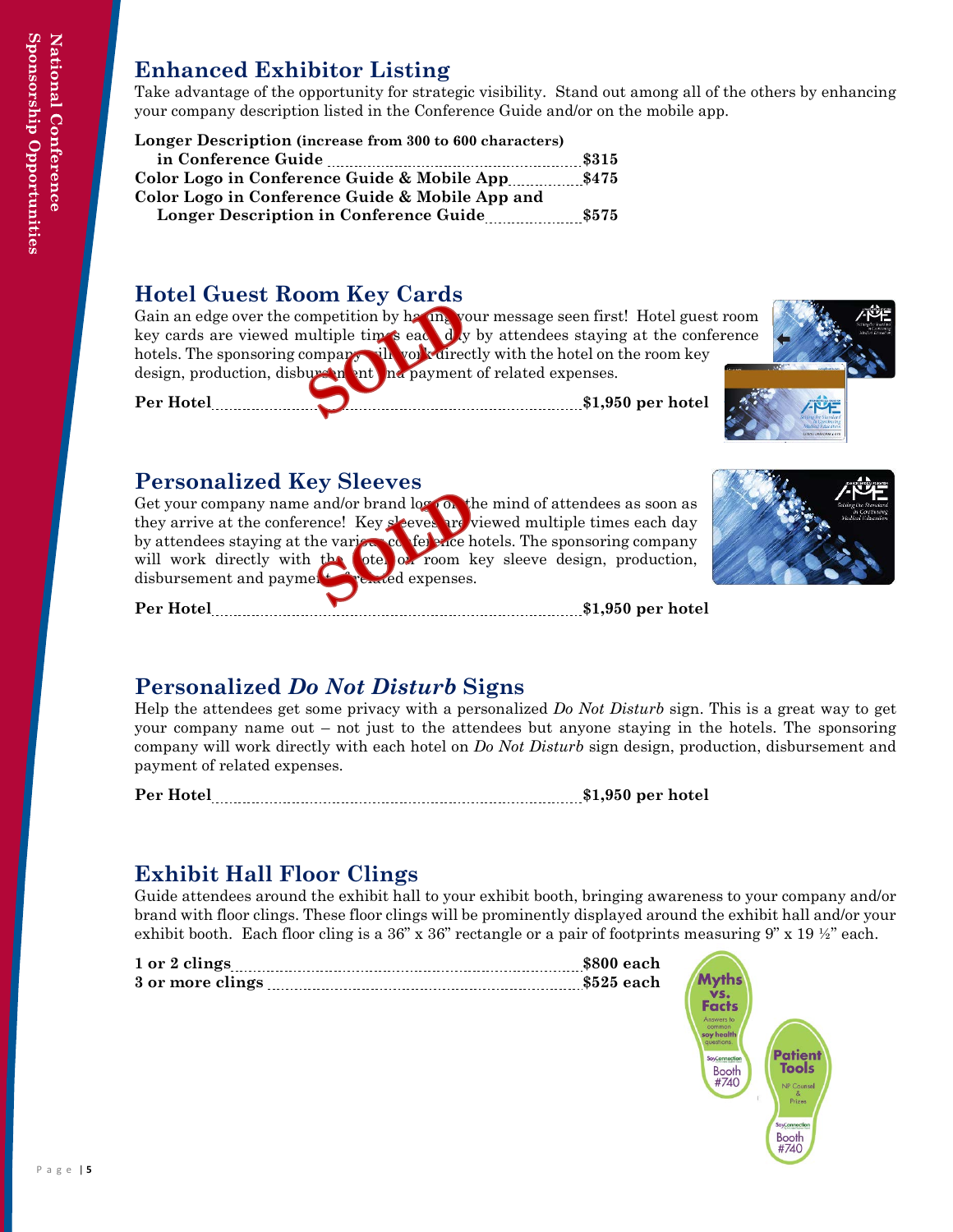#### **Conference Bag Inserts**

Put your message in the hands of every conference registrant by placing a literature piece or promotional item in the official conference bag given to each attendee at conference registration/check-in. PLEASE NOTE: All materials must be reviewed and approved by AANP. Magazines, newspapers and other bulky publications are subject to approval and pricing must be confirmed by contacting AANP Sponsorship Management.

| 1 or 2 items    | $$5,800$ per item |
|-----------------|-------------------|
| 3 or more items | $$3,800$ per item |

#### **Exhibit Hall Aisle Banners**

Highly visible banners prominently displayed in the exhibit hall help attendees navigate around the exhibit hall while einforcing your company and/or brand.

| Per Aisle<br>.       |  | .500 |
|----------------------|--|------|
| Sole Sponsorship rep |  |      |
|                      |  |      |



#### **Banners**

Premier banner locations are available throughout the convention center. This is a great way to maximize your presence onsite. If this is your target market, then this is where you want to be seen.

**Contact [sponsors@aanp.org](mailto:sponsors@aanp.org) for sizes, locations and pricing.**

#### **Column Wraps**

Position yourself to increase attendee awareness. Your message is sure to catch the attention of attendees and encourage them to visit your exhibit booth when it is wrapped around a column in one of the many locations available inside the exhibit hall.

**Per Column \$4,800**

#### **National Conference Pre-Opening Reception**

Reach attendees with your message about the many wonderful opportunities they will discover at the AANP National Conference. The sponsor of this event will have the advantage of being one of the first "voices" that the attendees hear. This can have a lasting impression on those coming to the conference. Sponsorship includes an opportunity to address the more than 1,800 attendees, in addition to a table top exhibit space to further promote your product or service.

<span id="page-6-0"></span>

| <b>Sponsors</b>      | \$25,000 each (Maximum 3 Sponsors) |
|----------------------|------------------------------------|
| Sole Sponsorship Fee |                                    |



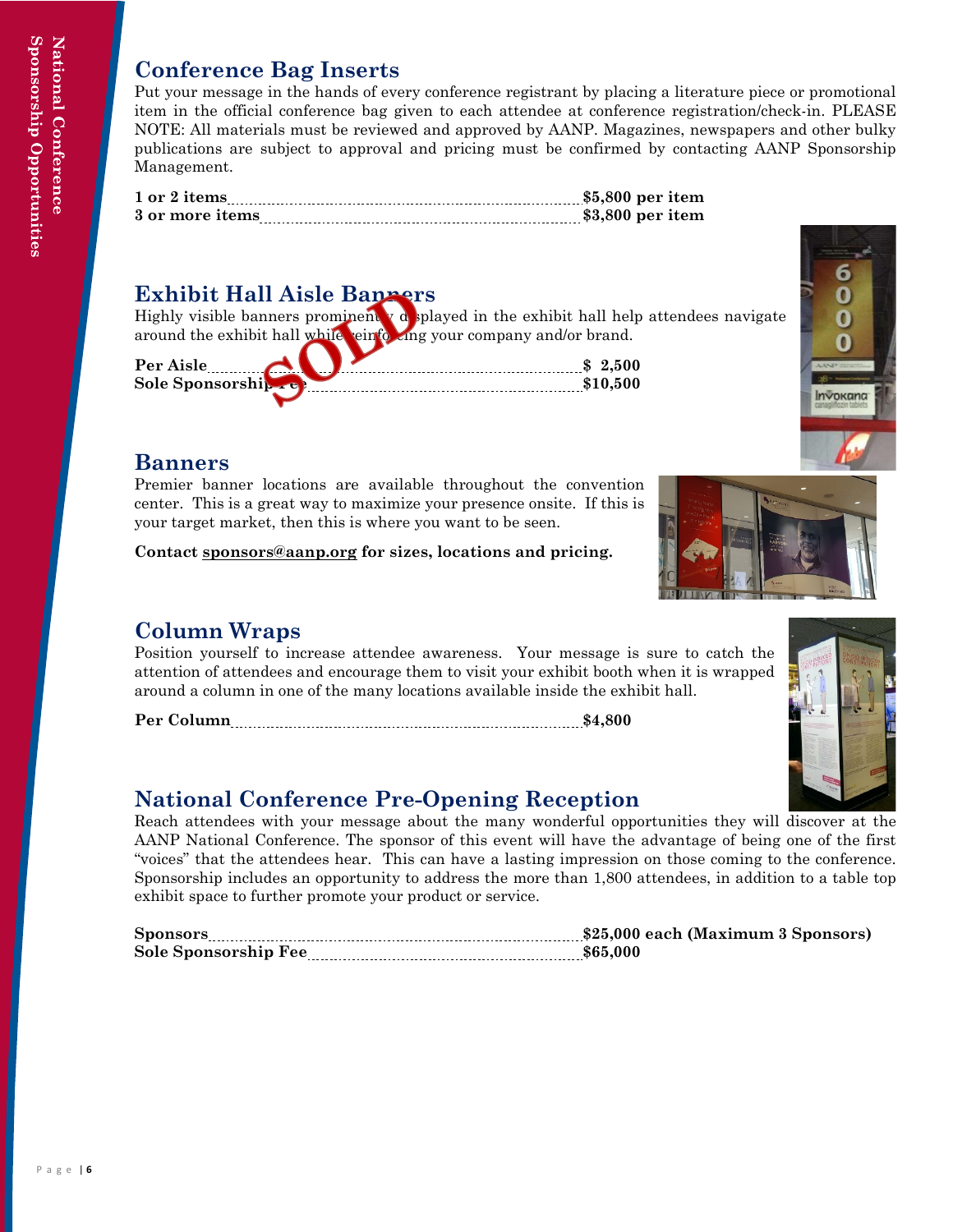#### **Exhibit Hall Passport**

Drive traffic to your booth by participating in the popular Exhibit Hall Passport activity. Attendees must visit 100% of the co-sponsors' booths, collect stickers supplied by AANP and then return the card to be entered into special prize drawings.

**Per Sponsor \$5,250**



#### **Product Showcase Presentations**

Looking for an opportunity to provide attendees with a short non-CE presentation about your product, services or topic of importance? A Product Showcase Presentation may be just the solution. The AANP exhibit hall offers the perfect platform for presenting your products or services to NP decision makers. Product Showcases allow for 30-minute presentations in the exhibit hall. The area is set for 100 people and standard AV is provided by AANP.

#### **Conference Bag**

This "walking advertisement" for ultimate brand awareness provides a highly visible and lasting medium to all attendees. Sponsorship fee includes production of bags coordinated by AANP.

| Sole Sponsorship Fee |  |  |
|----------------------|--|--|



#### **Relaxation Station**

Conference attendees will thank you for this relaxing service when they visit your booth to pick up a coupon with your company logo for a complimentary chair massage. Sponsorship signage promotes increased traffic to your exhibit booth. Sponsorship funds all massage equipment, massage therapists and greeter while the exhibit hall is open.

<span id="page-7-0"></span>Sole Sponsorship Fee **<b>\$21,000** \$21,000

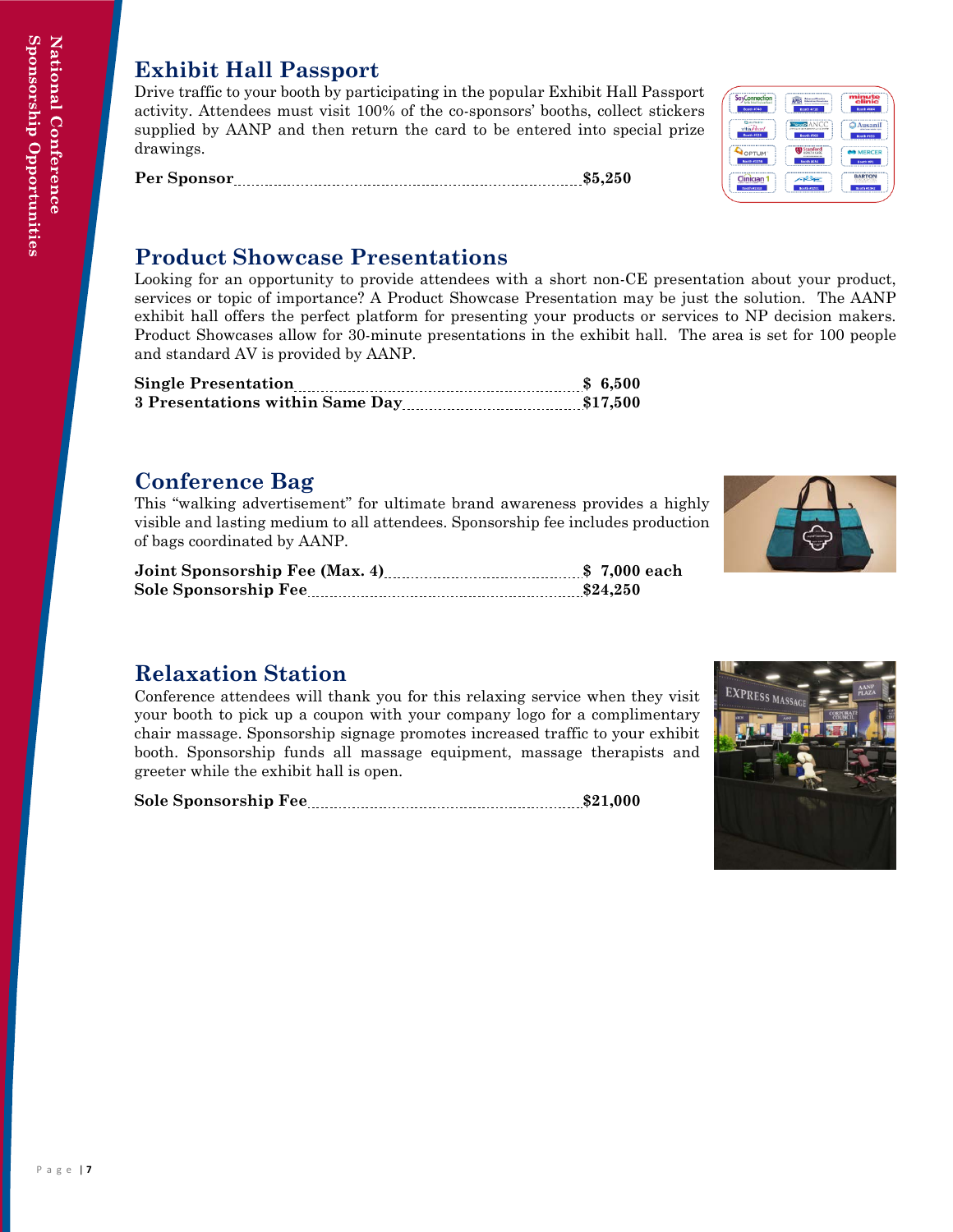National Conference

#### **Organization Leadership Luncheon**

Want to reach local, state and national leaders with a special initiative message they can take back to their respective groups for implementation? Sponsor the Organization Leadership Luncheon at the AANP National Conference. Sponsorship includes the opportunity to address the leaders attending the luncheon in a short presentation and distribute information to the attendees. This is a relatively small but influential group of invited guests (around 300). Consider this unique option when you want to reach out and touch leaders from around the country.

**Sole Sponsorship Fee \$12,000** 

#### **Lanyards**

Put your company name and/or brand message in front of every conference attendee – literally! Worn throughout the conference, lan<sub>d</sub> and see an excellent opportunity for branding. Sole Sponsorship Fee **by All Accords** 21,000

#### **Exhibit Hall Directory**

Enhance your exposure by participating in this interactive tool, directing attendees to your exhibit and helping attendees find their way around the exhibit hall. An electronic exhibit hall directory station will be placed outside of the exhibit hall.

| <b>Individual Advertisements</b><br>s 4,725 |  |  |
|---------------------------------------------|--|--|
| Sole Sponsorship Fee<br>$\sim$ 321.000      |  |  |



#### **Video Wall**

Maximize your impact with AANP's new cutting edge sponsorship and increase your return on investment. Create a buzz about your company and stand out at the conference. This custom-built video wall will display your message on LED-backlit graphic panels.

| <b>Individual Advertisements</b> |  |
|----------------------------------|--|
| Sole Sponsorship Fee             |  |



#### **Coffee Breaks**

Coffee breaks are always in demand and are an ideal way to show your support to conference attendees. Sponsors will be provided with signage and can offer branded cups, coffee sleeves and/or napkins.

<span id="page-8-0"></span>Per Coffee Break **Martin Corp. 2015**, 200 \$15,750

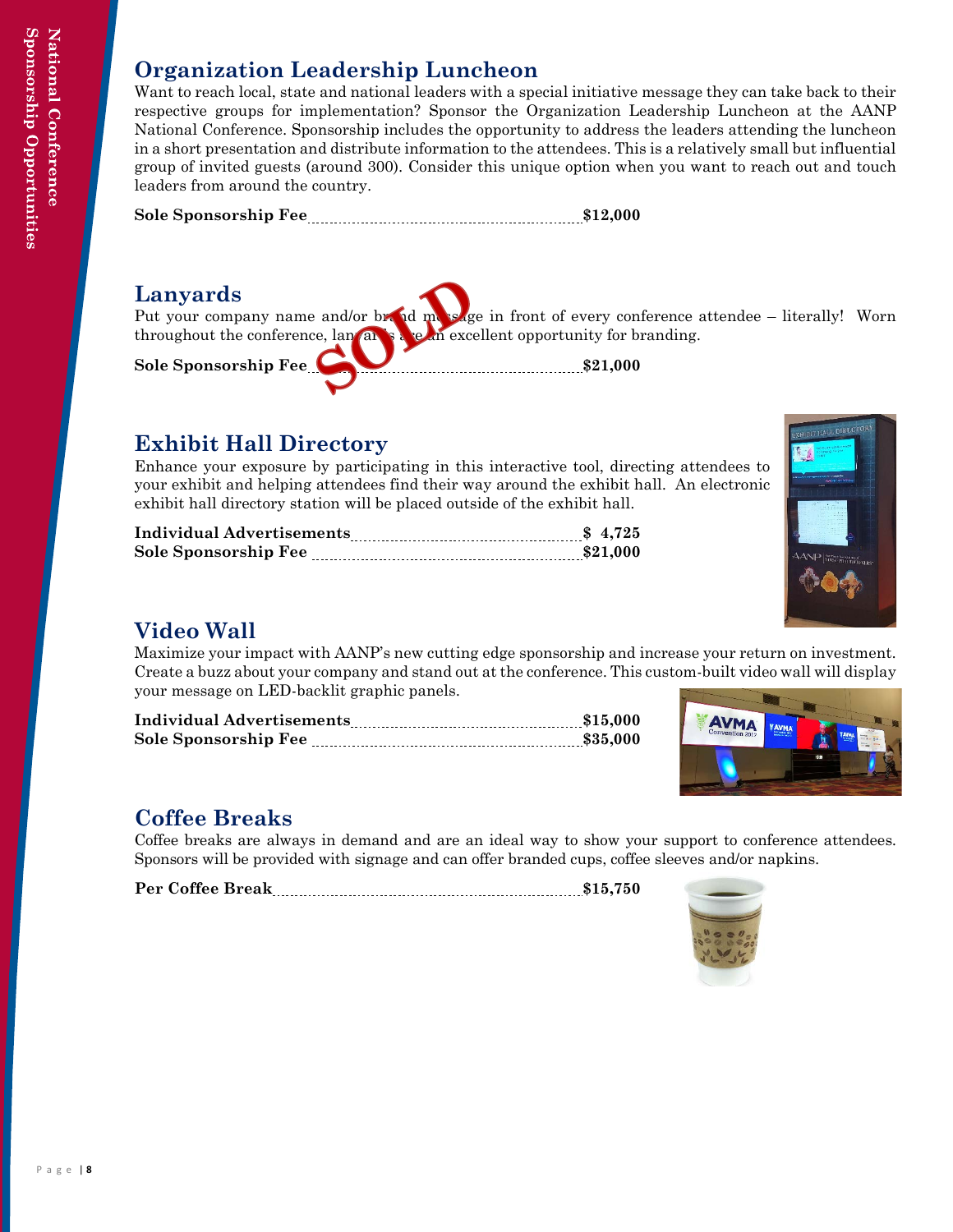#### **Hand Sanitizer Stations**

Show your commitment to health and well-being by sponsoring hand sanitizer stations. Hand sanitizer stations (10) will be located throughout the convention center and what better way to display your company and/or brand messaging. In addition, drip rugs can be sponsored for additional emphasis.

| Sole Sponsorship Fee | $\sim$ \$10.500 |  |
|----------------------|-----------------|--|
|                      |                 |  |

#### **Tech Tables**

Elevate your brand and reinforce your presence at the conference while supporting attendees' need to stay connected. Up to three (3) Tech Tables will be centrally located, providing attendees with ability to access the Internet to check e-mails, look up educational sessions and exhibitor products. Also, there will be electrical outlets to charge electronic devices. Two (2) Tech Tables will be placed in the public space and the third Tech



Table will be located in the exhibit hall. Sponsor's company or brand logo will be featured.

| Per Tech Table<br>$\overline{\phantom{a}12.000}$ \$12,000 |  |
|-----------------------------------------------------------|--|
| Sole Sponsorship Fee                                      |  |

#### **New Product Spotlight Digital Display**

Be one of the first to take advantage of this new sponsorship opportunity offered by AANP! If you have a new product to showcase, promote it on a large flat-screen TV located in the Convention Center.

**Individual Advertisements \$2,000**

#### **Exhibits-at-a-Glance**

Put your message in the hands of attendees on this quick reference guide. This handy pocket-sized piece will help them find their way around the exhibit hall. Sponsors ad  $(3 \frac{1}{2} x^2 x^2 \frac{1}{2} y^2)$  will be featured on the back.

<span id="page-9-0"></span>**Sole Sponsorship Fee \$10,500**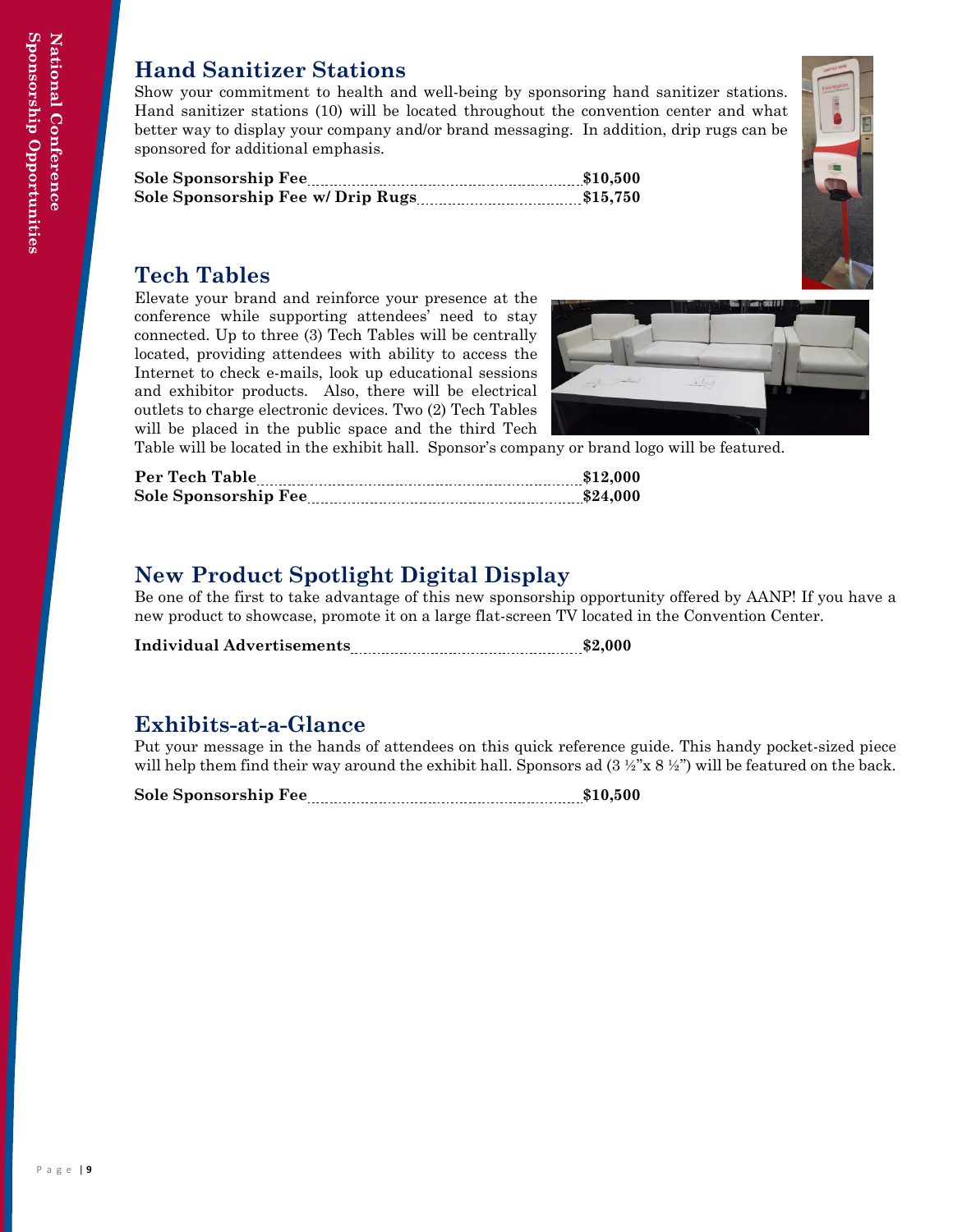#### **Water Coolers**

Want a really cool way to boost your image? Let the gossip around the water cooler be all about your company and/or product or service. This is a refreshingly impactful way to get your message to attendees.

Per Cooler **Marshall** 83,675



#### **Photo Station**

Maintain your image long after the conference ends. AANP will place a fun, interactive photo station for attendees to capture their conference experience against various Indianapolis backdrops. Sponsor's corporate or brand logo will be incorporated into the scene and/or placed on the photo and will serve as a reminder of their experience at the 2019 AANP National Conference.

**Sole Sponsorship Fee \$26,250**

#### **Restrooms**

What better way to get noticed, than placing your ad or message at the convention center on restroom mirrors and with non-adhesive materials in restroom stalls. Restroom clings may include corporate or brand information.

| <b>Sole Sponsorship Fee</b> |  |
|-----------------------------|--|
|-----------------------------|--|

#### **Mobile App Advertisements**

AANP's conference mobile app is becoming a favorite among attendees. With an app that allows for personalized schedules, conference agendas and a way to track CE credits, this "all-in-one-location" aid is essential for conference attendees. Make sure your company sponsors one or more of the following items that every conference attendee will see!

| <b>Banner Ad</b><br>\$5,250                |  |
|--------------------------------------------|--|
|                                            |  |
| \$6,500                                    |  |
| \$9,000<br><b>Exclusive Sponsor</b>        |  |
| Call for details<br><b>Twitter Sponsor</b> |  |



#### **Conference Guide Advertisements**

This high-quality guide is an essential tool for conference attendees and speakers, providing sponsors exposure throughout the national conference. Contains references used by attendees during the conference, including a schedule with classroom locations, facility map, exhibit hall layout, exhibitor descriptions, important city and transportation information, notes pages, etc.

|  | \$10,500 |
|--|----------|
|  |          |
|  |          |
|  |          |
|  |          |
|  |          |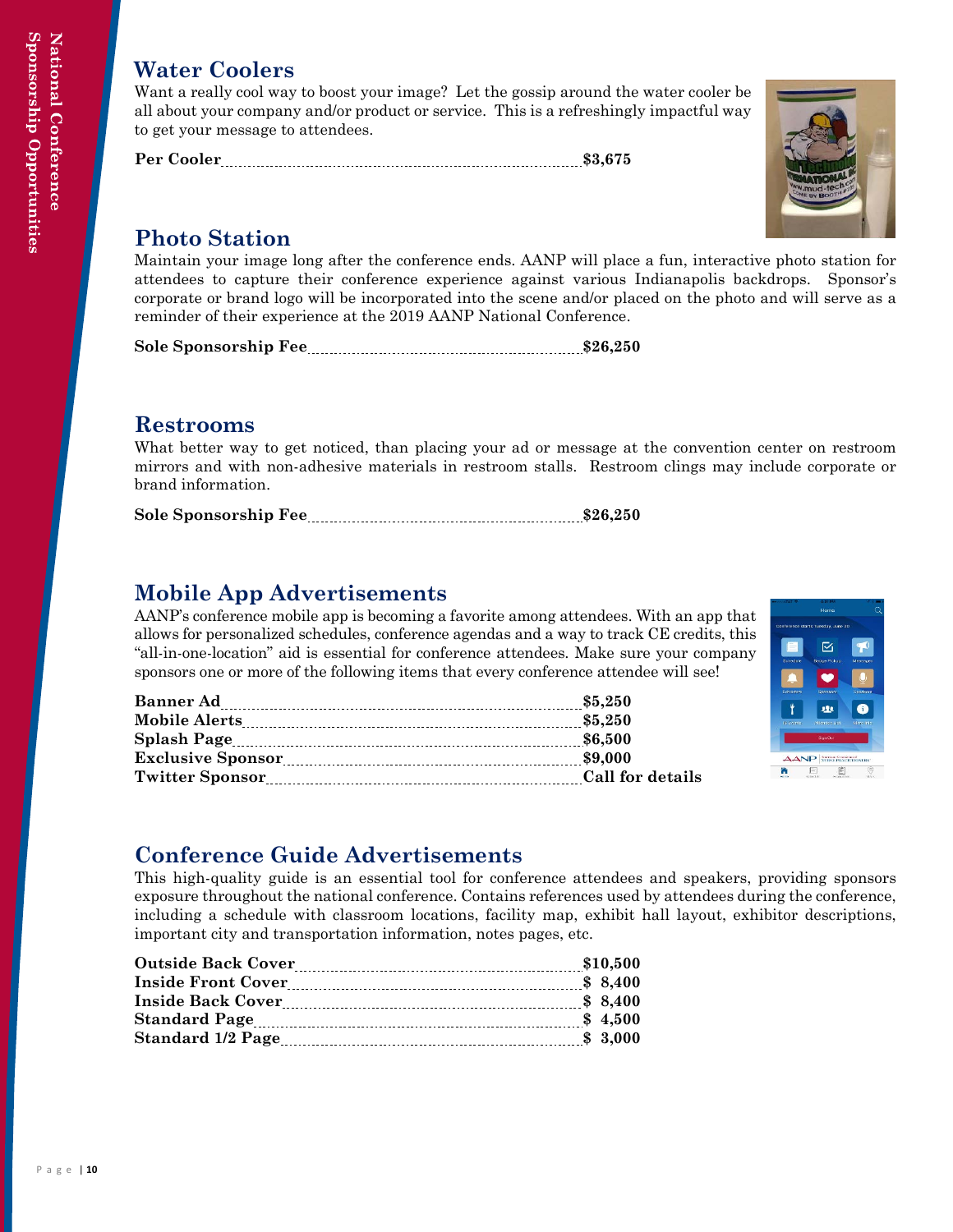#### **Industry Sponsored Non-CE Product Theaters**

Here is the chance to have your non-CE educational presentation(s) included in the conference schedule. These events are coordinated with AANP and are very popular with our attendees. No industry satellite events are permitted.

**Contact [isevents@aanp.org](mailto:isevents@aanp.org) for rules, regulations and pricing**

#### **Conference Newspaper**

Include your ad in the conference newspaper for a unique opportunity to reinforce value of your products and services with attendees at the largest annual conference for NPs of all specialties. Each issue is distributed to participants attending the conference and posted on the AANP website with links sent out on social media.

**Contact [sponsors@aanp.org](mailto:sponsors@aanp.org) for rules, regulations and pricing**

#### **Conference Registrant Mailing List**

Deliver your message to registered conference attendees pre- or post-conference by renting the 2019 AANP National Conference attendee mailing list. The mailing list is available 2 weeks pre-conference or 4 weeks post-conference.

**Contact [sponsors@aanp.org](mailto:sponsors@aanp.org) for rules, regulations and pricing**

#### **National Conference General Support**

Does your company provide general funding in support of continuing education to nurse practitioners?

If your company would like to contribute to the overall support of the 2019 AANP National Conference, please contact AANP.

#### Contact: Janice Bays (607) 674-2660 or [janice@mma-inc.com.](mailto:janice@mma-inc.com.)

NOTE: Some opportunities may require AANP to submit a grant application to initiate consideration. If so, we would appreciate you notifying us of grant opportunities in the competitive funding environment.

Contact (if grant submission is required): Anne Norman (512) 442-4262 ext. 5225 or [anorman@aanp.org.](mailto:anorman@aanp.org)